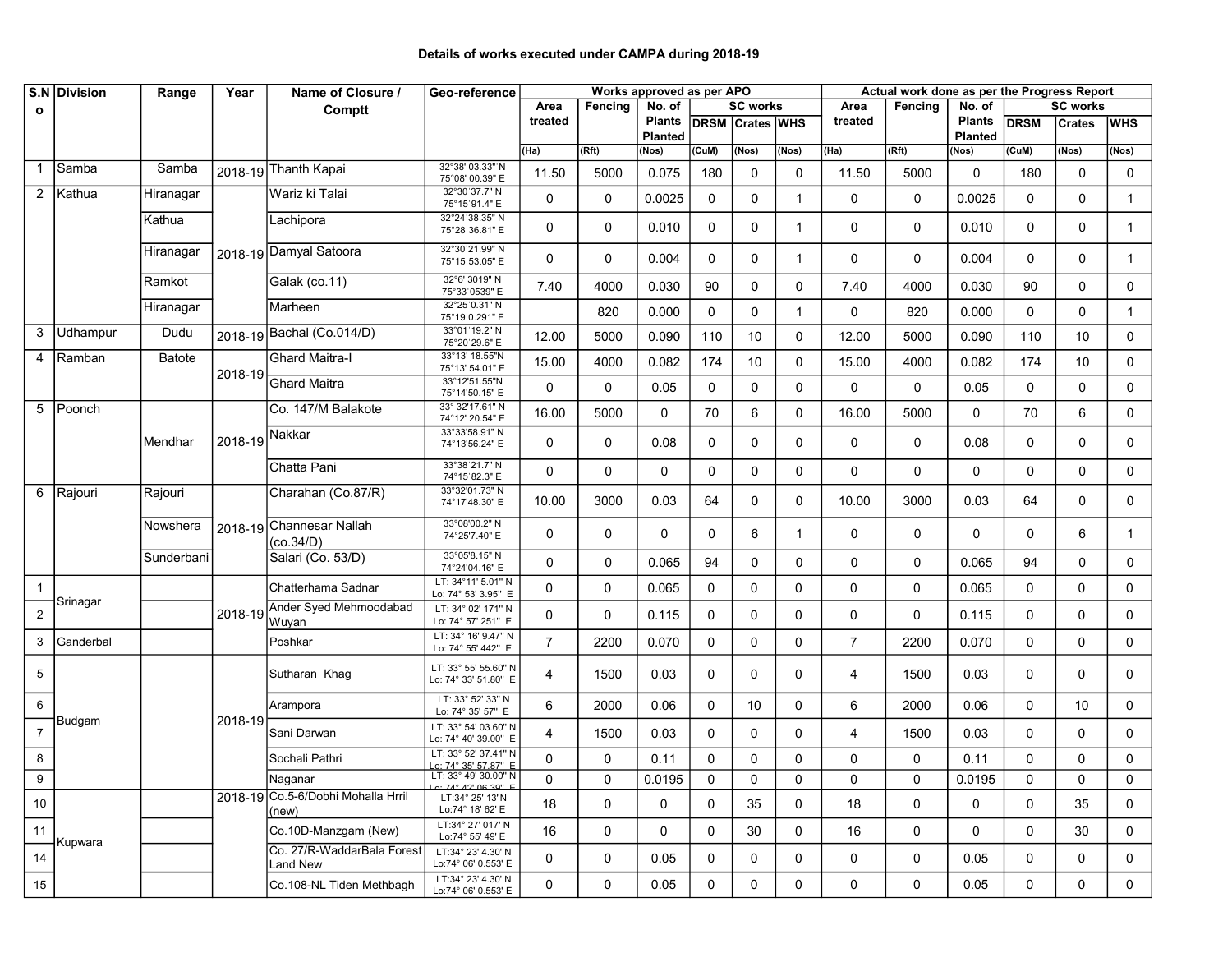| 16 Baramulla   |  | 2018-19 Zaloora |                           | LT: 34° 25' 26.55" N<br>Lo: 74° 23' 10.85" E | 30     | 2000  | 0.10  | 80  |     | 30  | 2000  | 0.10  | 80  |     |  |
|----------------|--|-----------------|---------------------------|----------------------------------------------|--------|-------|-------|-----|-----|-----|-------|-------|-----|-----|--|
| 17 Shopian     |  | 2018-19         | <b>Toothalan Sedev</b>    | LT:33° 40' 149" N<br>Lo:74° 46' 7.40" E      |        | 2400  | 0.09  |     |     |     | 2400  | 0.09  |     |     |  |
| 18 Anantnag    |  | 2018-19         | Gulab Bagh (Batshan)      | LT:33 32' 717' N<br>Lo:75° 10' 881" E        |        |       | 0.05  |     |     |     |       | 0.05  |     |     |  |
| 20 Kulgam      |  |                 | 2018-19 Nagnipal Waltengu | LT:33 32' 414' N<br>Lo:075° 05' 680" E       | $\sim$ | 3000  | 0.10  | 90  |     | 77  | 3000  | 0.10  | 90  |     |  |
| <b>Total B</b> |  |                 |                           |                                              | 199    | 41420 | 1.458 | 952 | 117 | 199 | 41420 | 1.383 | 952 | 116 |  |

PCCF/Director Soil & Water Conservation Deptt, J&K Jammu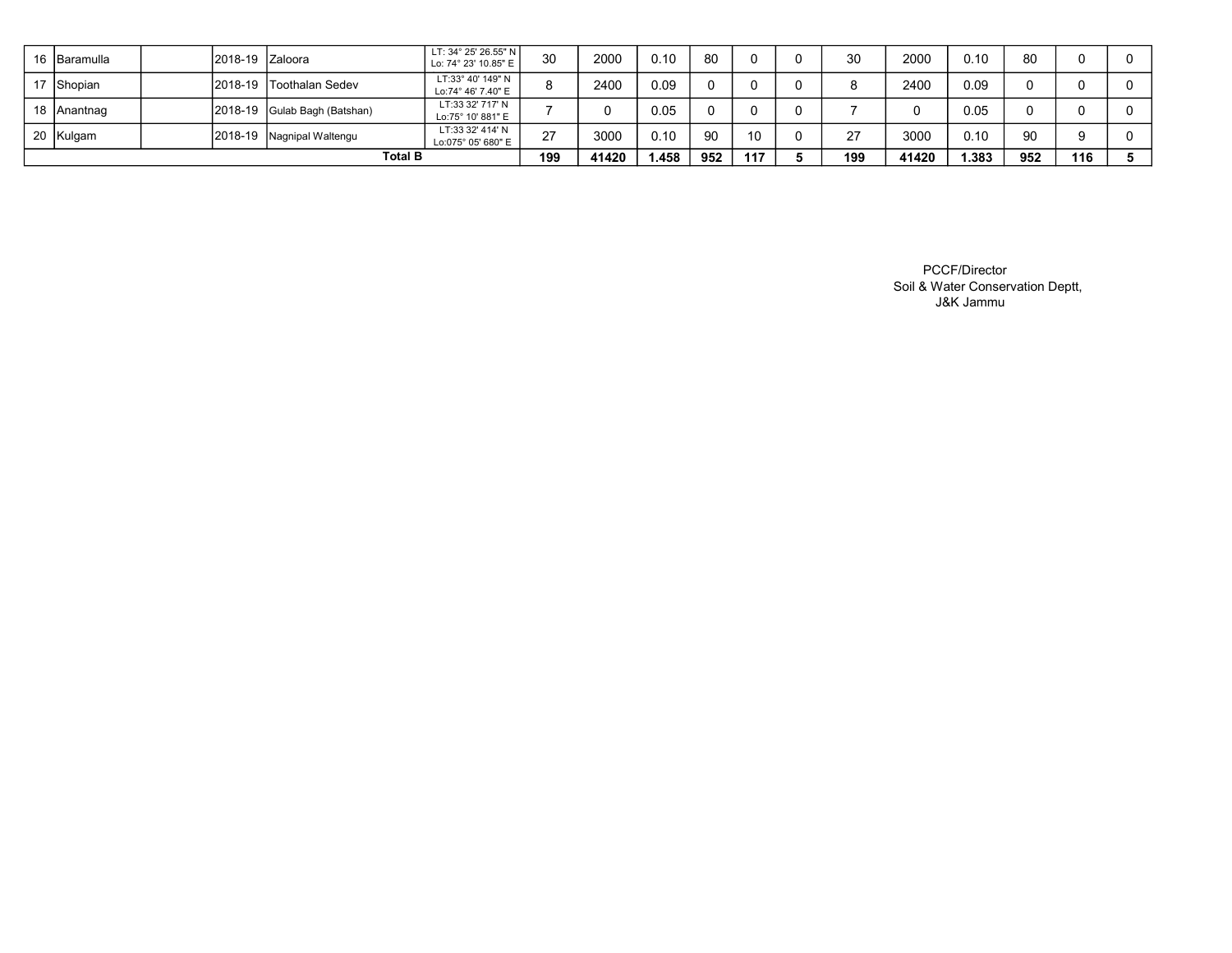|                |                            |               |                |                                  |                                              |                | Works approved as per APO |                   |             |                |                | Actual work done as per the progress report |                   |             |              |  |  |
|----------------|----------------------------|---------------|----------------|----------------------------------|----------------------------------------------|----------------|---------------------------|-------------------|-------------|----------------|----------------|---------------------------------------------|-------------------|-------------|--------------|--|--|
|                |                            |               |                |                                  |                                              |                |                           | No. of            | S C works   |                |                |                                             | No. of            |             | S C works    |  |  |
| S.<br>No.      | Distt./<br><b>Division</b> | Range         | Year           | Name of Closure/ Comptts.        | Geo reference                                | Area           | Fencing                   | Plants<br>planted | <b>DRSM</b> | Crate/<br>Crib | Area           | Fencing                                     | Plants<br>planted | <b>DRSM</b> | Crate/ Crib  |  |  |
|                |                            |               |                |                                  |                                              | (in Ha)        | (Rft)                     | in Lakh Nos       | (in cum)    | (Nos.)         | (in Ha)        | (Rft)                                       | in Lakh Nos       | (in cum)    | (Nos.)       |  |  |
| $\mathbf{1}$   | 2                          | 3             | $\overline{4}$ | 5                                | 6                                            | $\overline{7}$ | $\overline{8}$            | 9                 | 10          | 11             | 12             | 13                                          | 14                | 15          | 16           |  |  |
| A              | <b>Kashmir Division</b>    |               |                |                                  |                                              |                |                           |                   |             |                |                |                                             |                   |             |              |  |  |
| $\mathbf{1}$   | Srinagar                   |               | 2019-20        | Pashwan (Khimber)                | LT: 34°-12'-287" N Lo:<br>74°-52' 688" E     |                | 3000                      | 0.08              | 53          | 3              |                | $\mathbf 0$                                 | $\Omega$          | 50          | $\mathbf 0$  |  |  |
| $\overline{2}$ | Ganderbal                  |               | 2019-20        | Beniham II/Co.4                  | LT: 74°-46'-2361" N<br>Lo: 74°- 52' 688" E   | 10             | 3000                      | 0.1               | $\mathbf 0$ | $\mathbf 0$    |                | 0                                           | 0                 | 0           | $\mathsf 0$  |  |  |
| 3              | Budgam                     |               | 2019-20        | Sutharan 16/17                   | LT:33 54' 46.93' N<br>Lo:74° 33' 36.89" E    | 2.75           | $\mathbf 0$               | $\mathbf 0$       | 63          | $\overline{7}$ | 2              | 0                                           | $\Omega$          | 63          | $\mathbf 0$  |  |  |
|                |                            |               | 2019-20        | Lassipora Habber co./24 S        | LT: 33° 57' 36.64" N<br>Lo: 74°-31' 45.09" E | 19             | 3000                      | 0.05              | 87          | 30             | 3              | $\mathbf 0$                                 | $\Omega$          | 87          | $\mathsf{O}$ |  |  |
| $\overline{4}$ | Pulwama                    |               | 2019-20        | Sudyali Sangerwani Co. RI 24a    | LT:33° 47' 53.04" N<br>Lo:74° 41' 58.08" E   | 26             | 1500                      | 0.045             | 174         | 27             |                | 1500                                        | $\Omega$          | 0           | 12           |  |  |
| 5              | Shopian                    |               | 2019-20        | Toothalan Sedev V2a              | LT:33° 39' 56.6" N<br>Lo:74° 45' 52.6" E     | 15             | 1000                      | 0.03              | 235         | 18             |                | 0                                           | 0                 | 0           | $\mathsf{O}$ |  |  |
| 6              | Baramulla                  |               | 2019-20        | Zaloora co.23K                   | LT:34° 24' 58.55" N<br>Lo:74° 21' 59.72" E   | 17             | 3000                      | 0.06              | 90          | 12             | $\overline{2}$ | 0                                           | 0                 | 0           | 6            |  |  |
| $\overline{7}$ | Bandipora                  |               | 2019-20        | Kunoosa Co.5-7                   | LT:34° 09' 40.28' N<br>Lo:74° 21' 11.30" E   | 2              | 0                         | 0                 | $\mathbf 0$ | 5              |                | 0                                           | 0                 | 0           | $\mathsf{O}$ |  |  |
| 8              | Anantnag                   |               | 2019-20        | Harkhan Daksum                   | LT:33 66' 65566' N<br>Lo:75° 40' 84.32" E    | 6              | 500                       | 0.04              | 60          | $\overline{2}$ |                | 1500                                        | 0                 | 66          | $\mathsf{O}$ |  |  |
| 9              | Kulgam                     |               | 2019-20        | Gunour Waltengo/ 38N             | LT:33 32' 873' N<br>Lo:075° 06' 329" E       | $\overline{4}$ | 500                       | 0.04              | 50          | 5              |                | 1500                                        | 0                 | 50          | 5            |  |  |
| 10             | Kupwara                    |               | 2019-20        | Co.32/kh-Budwan                  | LT:34 23' 15.56' N<br>Lo:73° 53' 41.29" E    | 10             | 3000                      | 0.12              | $\mathbf 0$ | $\mathbf 0$    |                | 3000                                        | 0                 | 0           | $\mathsf{O}$ |  |  |
|                | Total (A)                  |               |                |                                  |                                              |                | 18500                     | 0.57              | 812         | 109            | 7.00           | 7500                                        | 0                 | 316         | 23           |  |  |
| в              | Jammu Division             |               |                |                                  |                                              |                |                           |                   |             |                |                |                                             |                   |             |              |  |  |
| $\mathbf{1}$   | Jammu                      | Nagrota       | 2019-20        | Bantalab (Nagrota)               | 32°49'52.65"N<br>74°56'15.27"E               |                | 1200                      | 0.005             | $\mathbf 0$ | 202            |                | 0                                           | 0                 | 0           | 0            |  |  |
|                |                            | Nagrota       | 2019-20        | Jambu Zoo                        | 32°47'14.73"N<br>74°52'49.06"E               |                | $\mathbf 0$               | 0.03              | $\Omega$    | $\mathbf 0$    |                | $\mathbf 0$                                 | $\Omega$          | 0           | $\mathbf 0$  |  |  |
| 2              | Samba                      | Samba         | 2019-20        | Patyari Sarna<br>(Co.<br>55/D    | 32°38'050"N<br>75°07'950" E                  | 22.01          | 6000                      | 0.108             | 150         | 5              | 22.01          | 6000                                        | 0.108             | 150         | 5            |  |  |
| 3              | Kathua                     | Hiranagar     | 2019-20        | Saganu (Co. 43/j)                | 32°12'-58" N<br>75°11'57.46" E               | 30             | 6000                      | 0.070             | 200         | 10             | 30             | 6000                                        | 0.070             | 0           | 10           |  |  |
| 4              | Udhampur                   | Dudu          | 2019-20        | Bapp (Co-109/D)                  | 33°03'17"N<br>75°17'17.04"E                  | 8              | 3000                      | 0.05              | 70          | $\mathbf 0$    | 8              | 3000                                        | 0.05              | 70          | $\mathbf 0$  |  |  |
|                |                            | Udhampur      | 2019-20        | Jalamara (Co. 19/U)              | 32°55'22.32"N<br>75°01'5.16"E                | 10             | 3000                      | 0.05              | 40          | $\pmb{0}$      | 10             | 3000                                        | 0.05              | 40          | $\mathbf 0$  |  |  |
| 5              | Reasi                      | Mahore        | 2019-20        | Gangote Dogian<br>(Co.<br>4/q/q) | 33°19'35.60"N<br>74°50'27.31"E               | 20.01          | $\mathbf 0$               | 0.08              | 100         | $\mathbf 0$    | 20.007         | 0                                           | 0.05              | 100         | $\mathbf 0$  |  |  |
| 6              | Ramban                     | Gool          | 2019-20        | Bada Kund Sangaldan              | 33°13'43.74"N<br>75°06'10.43"E               | 15             | 3500                      | 0.07              | 190         | 11             | 15             | 3500                                        | 0.0038            | 190         | 11           |  |  |
|                |                            | <b>Batote</b> | 2019-20        | Tetarsoo-II                      | 33°13'06.34"N<br>75°15'01.04"E               | $\mathbf 0$    | $\mathbf 0$               | $\mathbf 0$       | $\mathbf 0$ | 10             | $\mathbf 0$    | 0                                           | 0                 | 0           | 0            |  |  |
|                |                            | Rajouri       | 2019-20        | Ghambir Keri<br>(Co.<br>86-87/R) | 33°31'18.99" N<br>74°17'38.99" E             | 10             | 3000                      | 0.04              | 90          | $\mathbf 0$    | 10             | 3000                                        | 0.04              | 90          | 0            |  |  |
| $\overline{7}$ | Rajouri                    | Sunderbani    | 2019-20        | Bakher (CO. 42/D)                | 33°05'519" N 74°25'590'<br>Е                 | 10             | 3000                      | 0.03              | 90          | $\Omega$       | 10             | 3000                                        | 0.03              | 90          | $\mathbf 0$  |  |  |

Details of works executed under CAMPA during 2019-20 (ending 01/2020)